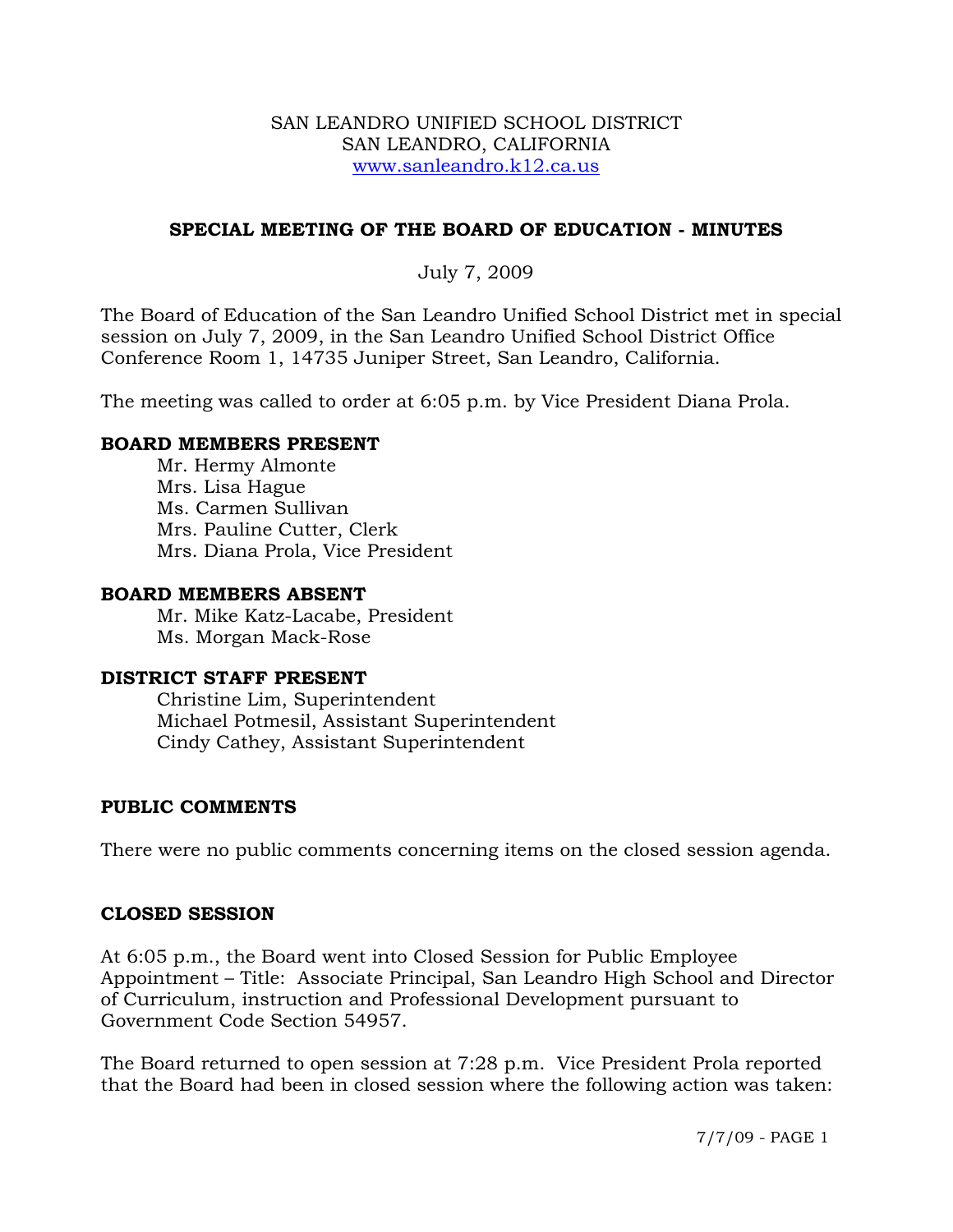- On a motion made by Trustee Cutter and seconded by Trustee Hague, the Board appointed Mike Hassett as Associate Principal of San Leandro High School by a 5-0 vote. Trustees Katz-Lacabe and Mack-Rose were absent.
- On a motion made by Trustee Cutter and seconded by Trustee Almonte, the Board appointed Mike Walbridge as Director of Curriculum, Instruction and Professional Development by a 5-0 vote. Trustees Katz-Lacabe and Mack-Rose were absent.

## **PUBLIC TESTIMONY NON-AGENDA ITEMS**

None

# **BOARD MEMBER COMMENTS**

- Trustee Almonte commented on this very positive and productive meeting. He was also pleased at the appointments of the in-house employees.
- Trustee Cutter commented that in addition to the Superintendent's goals, the Board Communication Committee should meet to discuss goals for shaping our committees, in light of the elimination of the District's Communication Outreach Specialist.
- Responding to Trustee Prola, Trustee Cutter provided an update on the letter the Board was planning on sending to the Times regarding the RIF teachers.

Trustee Prola commented on an article that appeared in the Daily Review on Sunday regarding financing for athletics in local school districts, stating that in light of possible additional state budget reductions, the District and Board should begin discussing options regarding this issue.